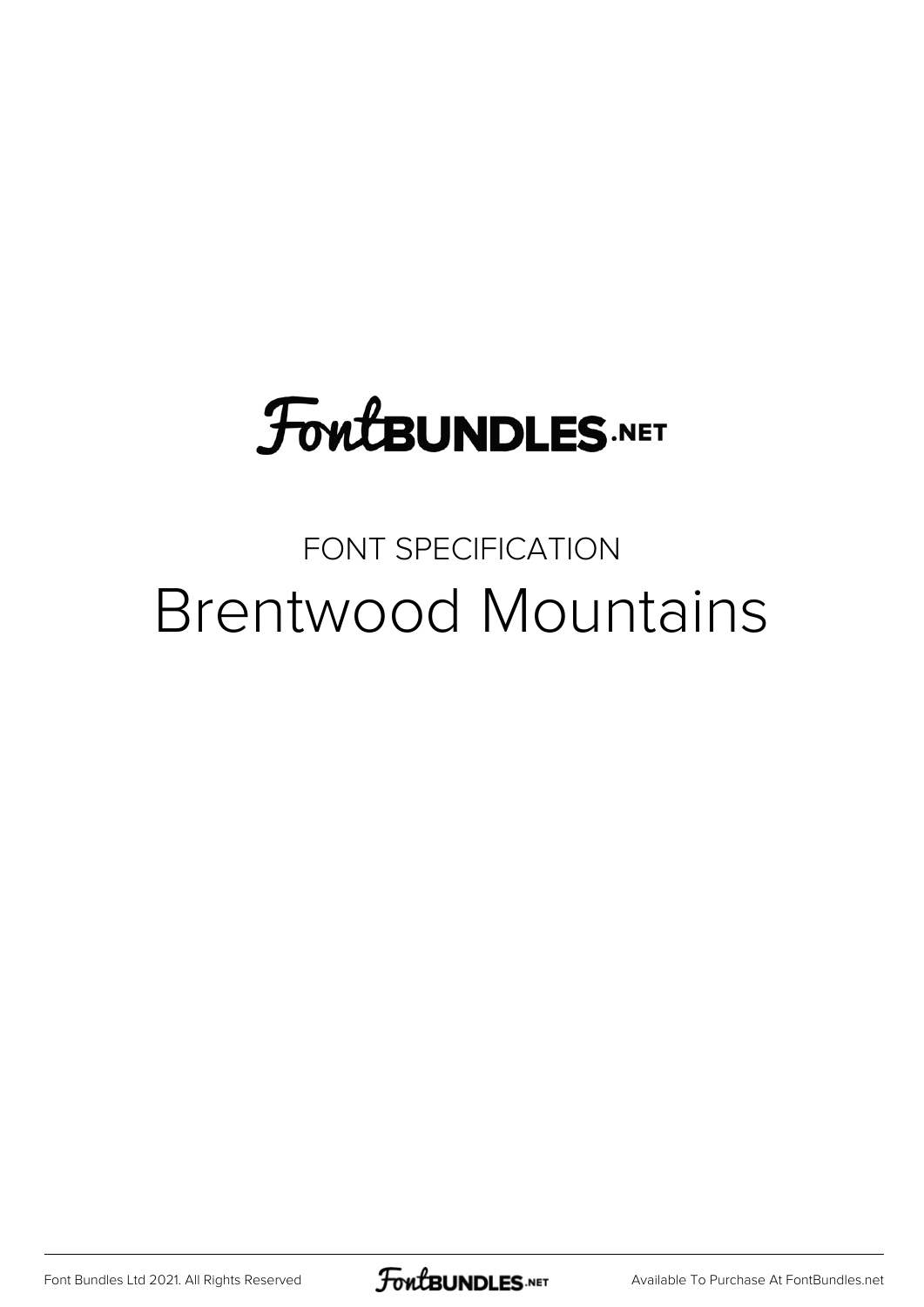## BrentwoodMountains - Regular

**Uppercase Characters** 

 $1600777777$  $K/ N/V$  $S\rightarrow V\rightarrow V\rightarrow V$ 

Lowercase Characters

abcoletghijklan parsturwxyz

**Numbers** 

0123456789

 $#$ 

Punctuation and Symbols

 $\mathcal{S}$  %

 $\mathcal{L}$ 

 $\boldsymbol{z}$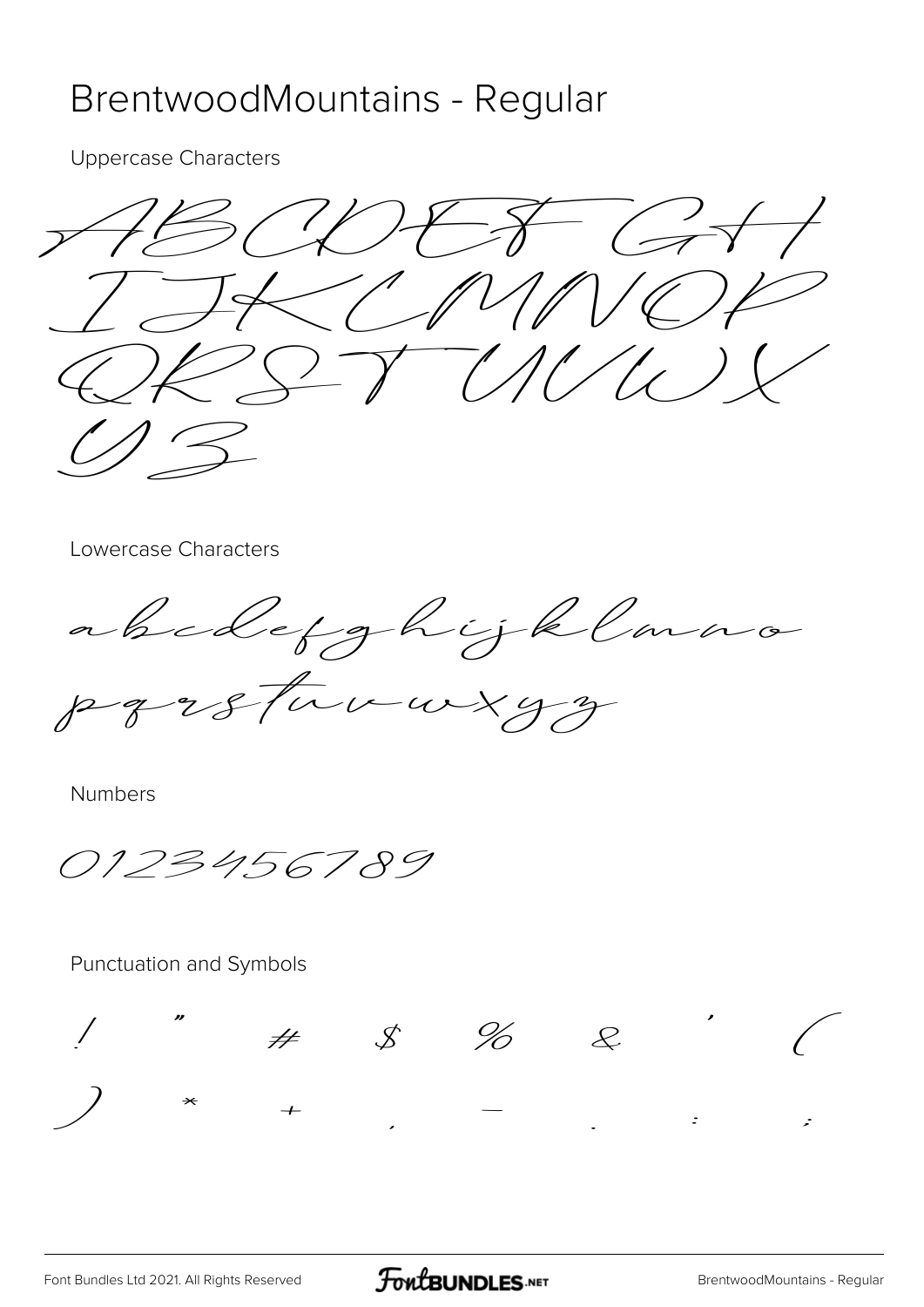|                      |  |  | $\begin{array}{cccccccccccccc} - & & & & \end{array}$                                  |  |
|----------------------|--|--|----------------------------------------------------------------------------------------|--|
|                      |  |  | $\frac{9}{7}$ $\begin{array}{ccc} & \circ & \circ & \circ & \circ & \circ \end{array}$ |  |
| $^{\circledR}$       |  |  | $-\qquad \qquad ^{\circ}$ $\qquad \pm$ $2$ $3$ $\qquad \qquad$ $\qquad$                |  |
|                      |  |  |                                                                                        |  |
| $\frac{2}{\sqrt{2}}$ |  |  |                                                                                        |  |

All Other Glyphs







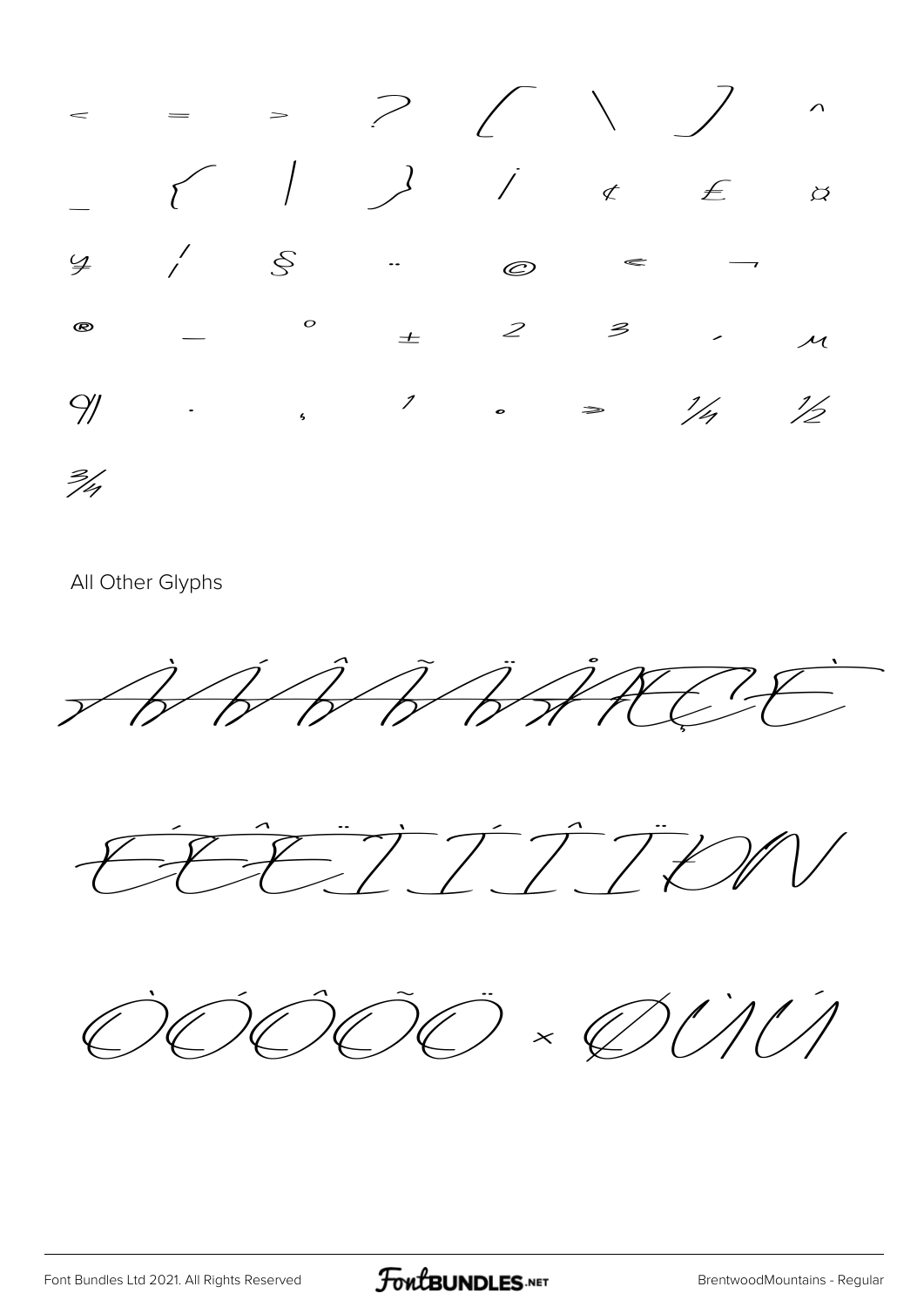$U U U P B a a a x$ 



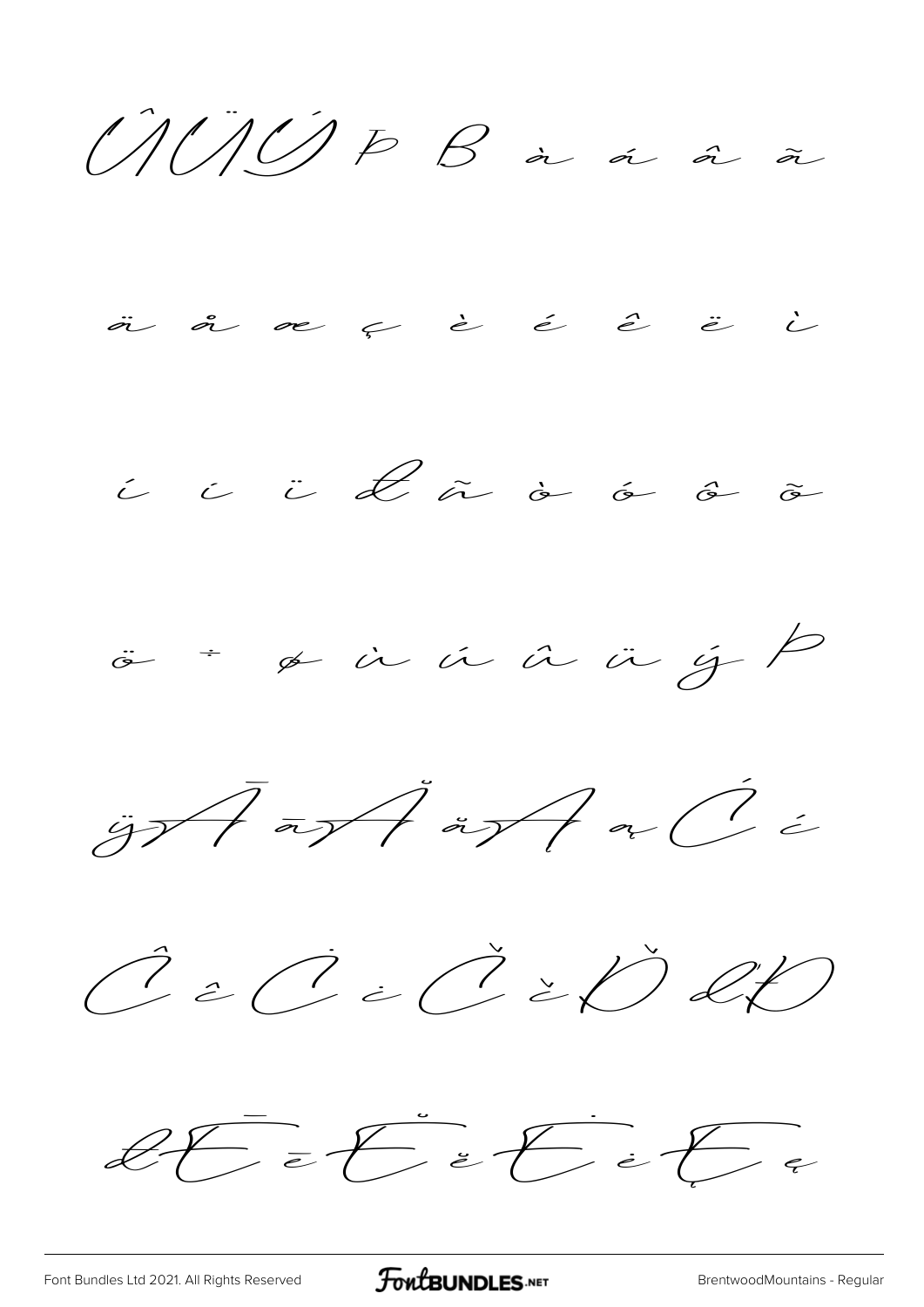$\check{\mathcal{E}}$  è G ĝ G ğ G ĝ G







 $C \ell C$ 



 $\ll k$  ik  $\chi$  is  $\frac{1}{2}$ 

[Font Bundles Ltd 2021. All Rights Reserved](https://fontbundles.net/) **FoutBUNDLES.NET** [BrentwoodMountains - Regular](https://fontbundles.net/)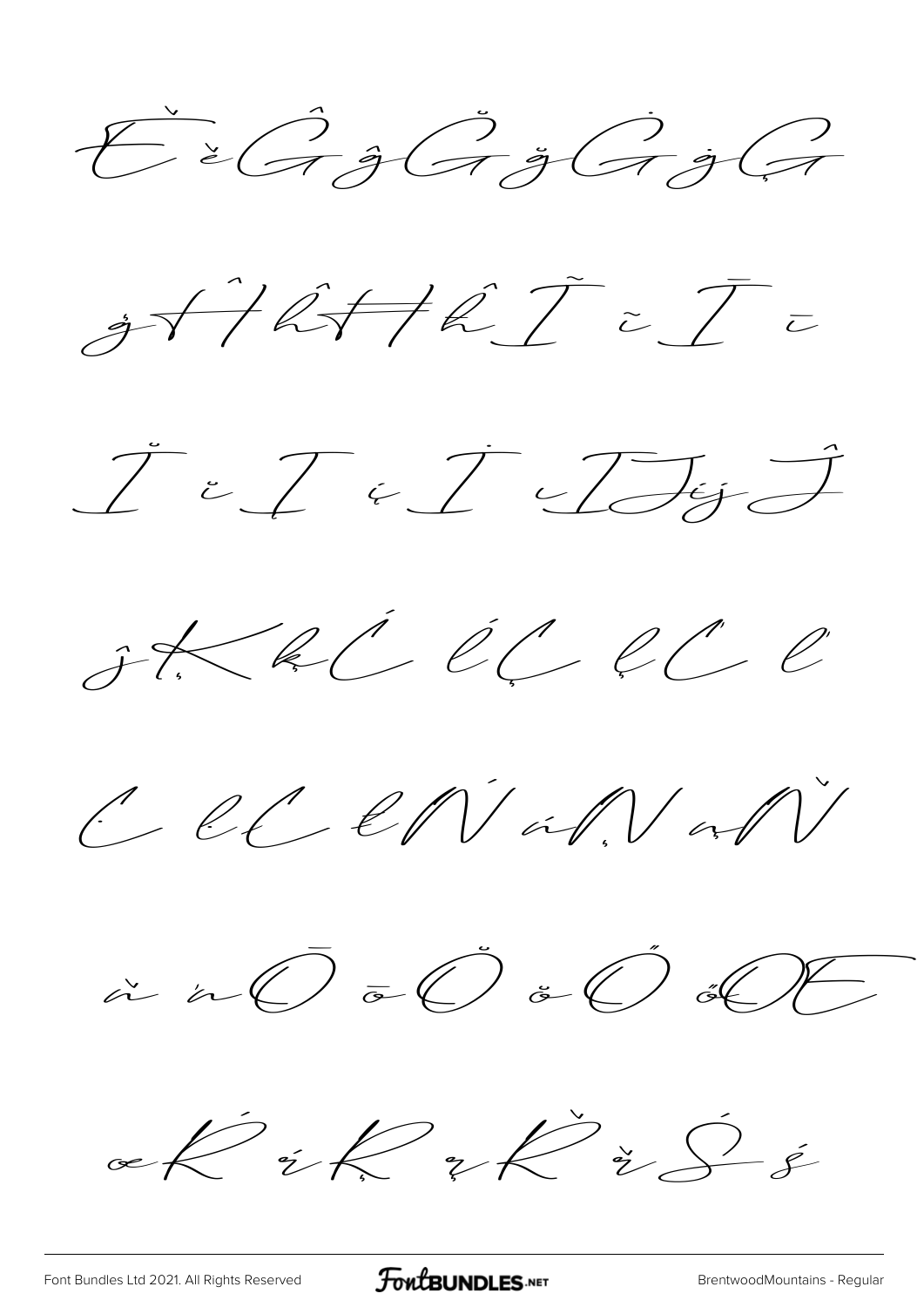$S = S - S$   $\geq T T T$ 

ťŦŧ Ũ ũ Ū ū Ŭ ŭ

 $\hat{U}$  in  $\hat{U}/\hat{a}\hat{U}$  and  $\hat{U}$ 



Ω μ π ‡ ‰ € ™ ∂ ∆

∏ ∑ √ ∞ ∫ ≈ ≠ ≤ ≥

a a b c d e f g h

[Font Bundles Ltd 2021. All Rights Reserved](https://fontbundles.net/) **FoutBUNDLES.NET** [BrentwoodMountains - Regular](https://fontbundles.net/)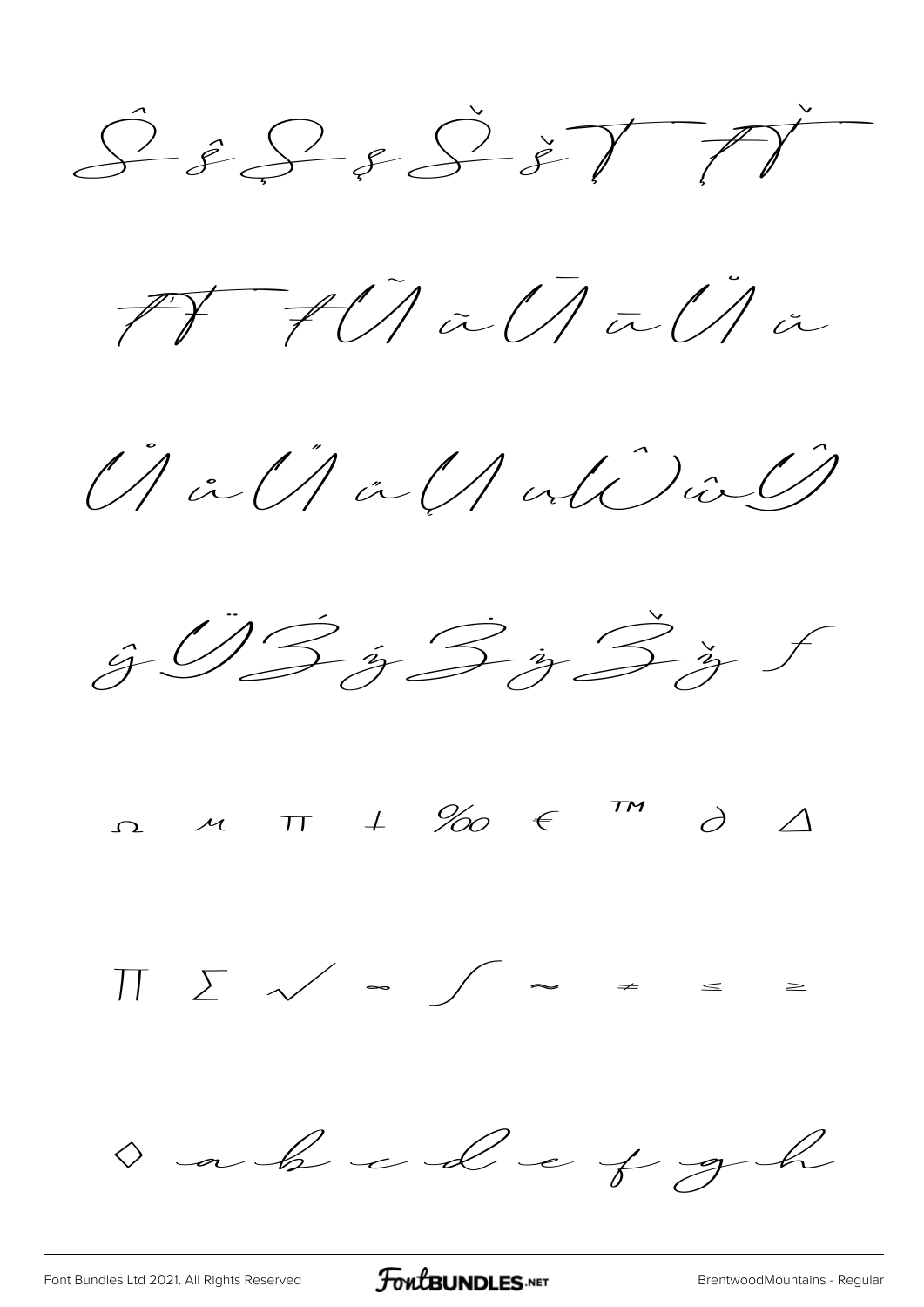











atantat & Di Withant